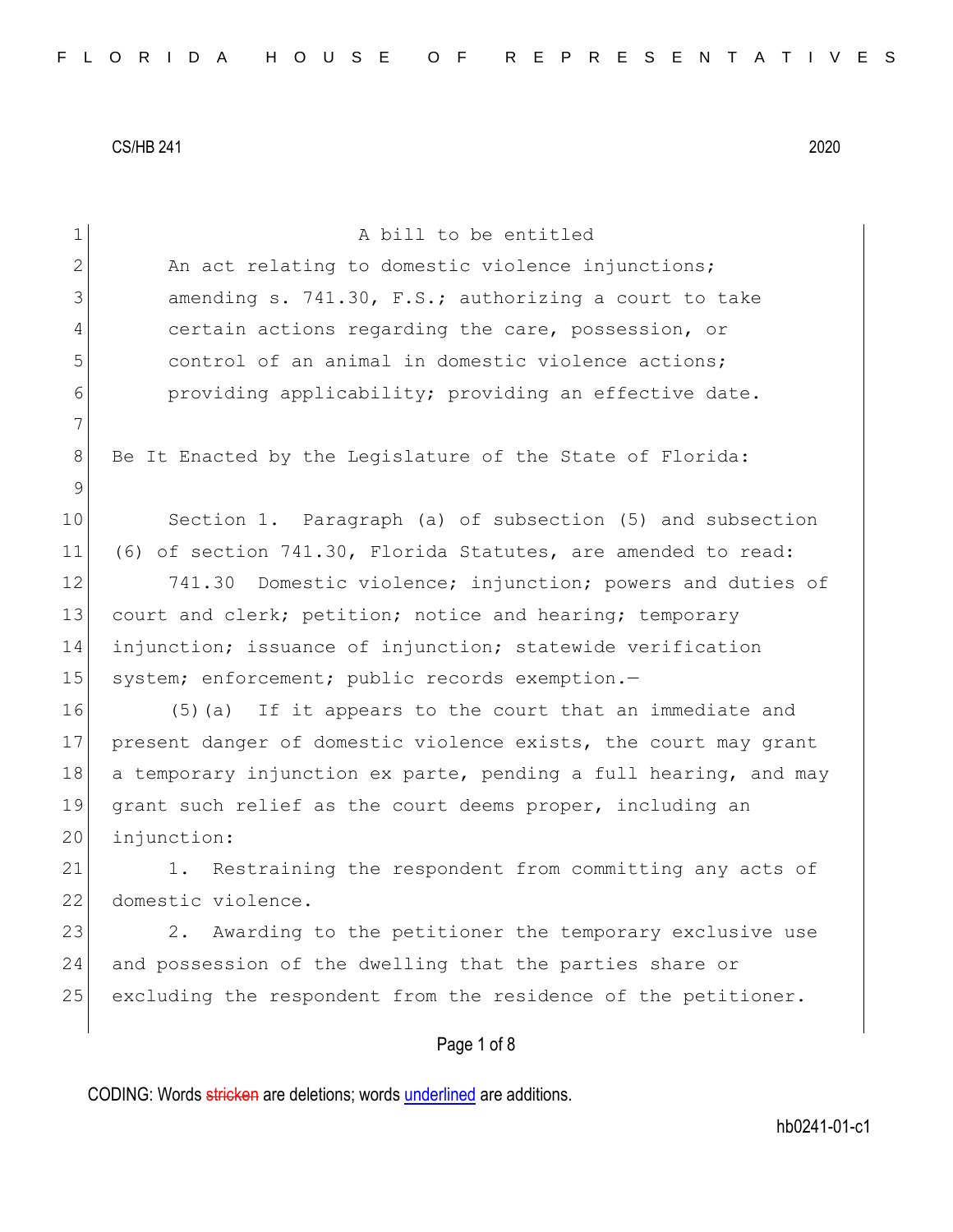26 3. On the same basis as provided in s. 61.13, providing 27 the petitioner a temporary parenting plan, including a time-28 sharing schedule, which may award the petitioner up to 100 29 percent of the time-sharing. The temporary parenting plan 30 remains in effect until the order expires or an order is entered 31 by a court of competent jurisdiction in a pending or subsequent 32 civil action or proceeding affecting the placement of, access 33 to, parental time with, adoption of, or parental rights and 34 responsibilities for the minor child.

 4. Awarding to the petitioner the temporary exclusive care, possession, or control of an animal that is owned, 37 possessed, harbored, kept, or held by the petitioner, the respondent, or a minor child residing in the residence or household of the petitioner or respondent. The court may order the respondent to temporarily have no contact with the animal 41 and enjoin the respondent from taking, transferring, encumbering, concealing, harming, or otherwise disposing of the animal. This subparagraph does not apply to animals owned primarily for a bona fide agricultural purpose, as defined under s. 193.461.

 (6)(a) Upon notice and hearing, when it appears to the court that the petitioner is either the victim of domestic 48 violence as defined by s. 741.28 or has reasonable cause to believe he or she is in imminent danger of becoming a victim of domestic violence, the court may grant such relief as the court

## Page 2 of 8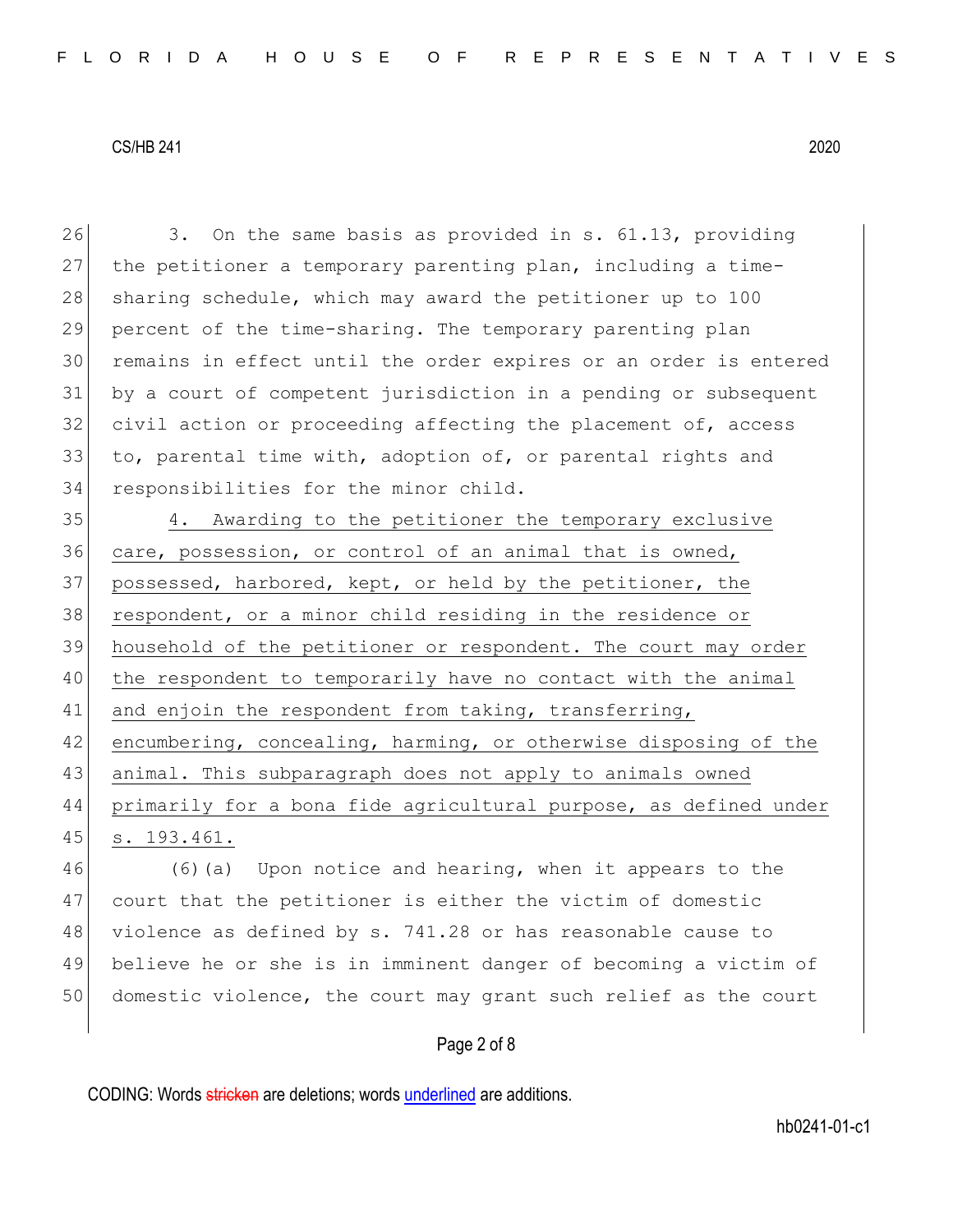51 deems proper, including an injunction:

52 1. Restraining the respondent from committing any acts of 53 domestic violence.

54 2. Awarding to the petitioner the exclusive use and 55 possession of the dwelling that the parties share or excluding 56 the respondent from the residence of the petitioner.

57 3. On the same basis as provided in chapter 61, providing 58 the petitioner with 100 percent of the time-sharing in a 59 temporary parenting plan that remains in effect until the order 60 expires or an order is entered by a court of competent 61 jurisdiction in a pending or subsequent civil action or 62 proceeding affecting the placement of, access to, parental time 63 with, adoption of, or parental rights and responsibilities for 64 the minor child.

 $65$  4. On the same basis as provided in chapter 61, 66 establishing temporary support for a minor child or children or 67 the petitioner. An order of temporary support remains in effect 68 until the order expires or an order is entered by a court of 69 competent jurisdiction in a pending or subsequent civil action 70 or proceeding affecting child support.

71 5. Ordering the respondent to participate in treatment, 72 intervention, or counseling services to be paid for by the 73 respondent. When the court orders the respondent to participate 74 in a batterers' intervention program, the court, or any entity 75 designated by the court, must provide the respondent with a list

## Page 3 of 8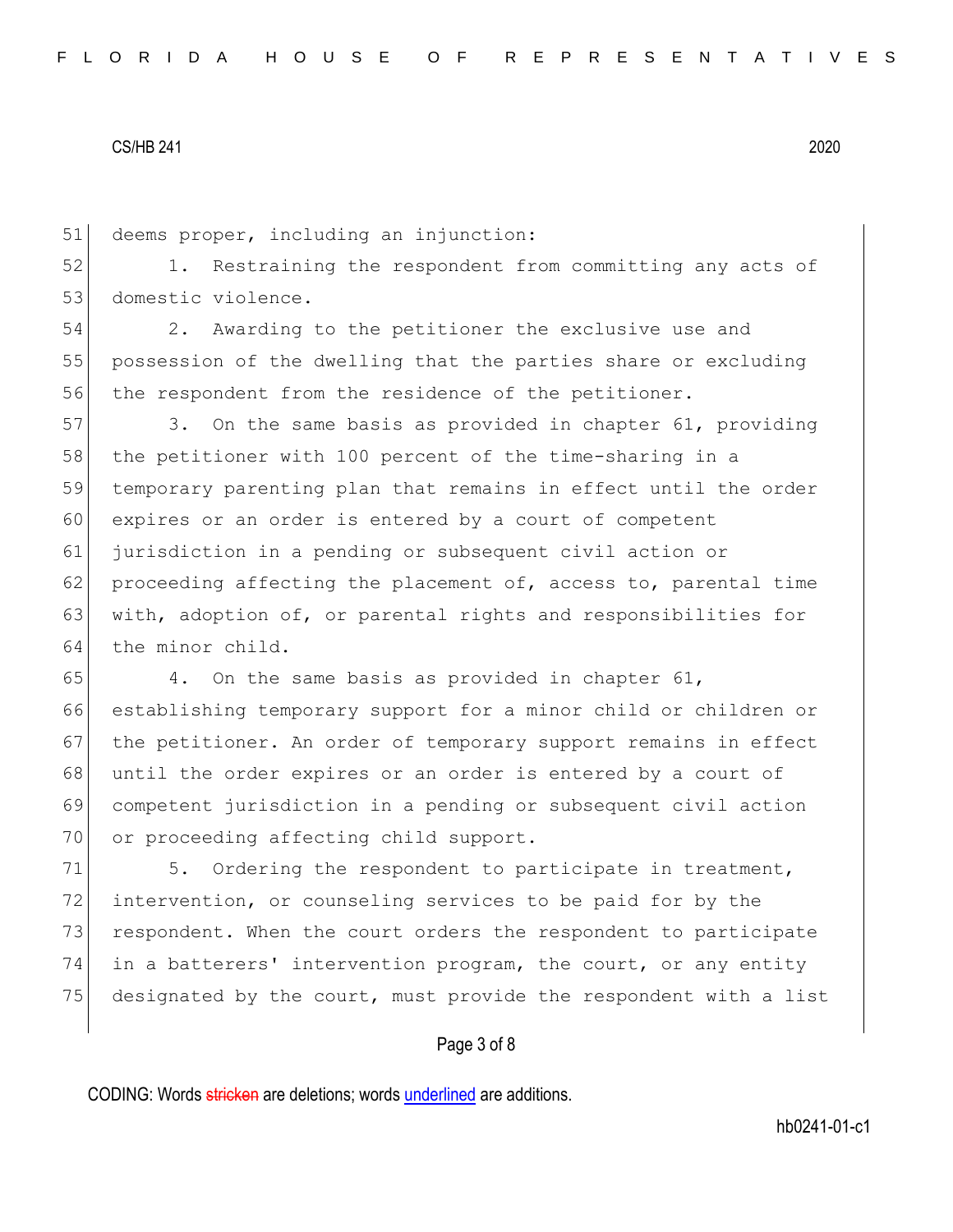76 of batterers' intervention programs from which the respondent 77 | must choose a program in which to participate.

78 6. Referring a petitioner to a certified domestic violence 79 center. The court must provide the petitioner with a list of 80 certified domestic violence centers in the circuit which the 81 petitioner may contact.

82 7. Awarding to the petitioner the exclusive care, 83 possession, or control of an animal that is owned, possessed, 84 harbored, kept, or held by the petitioner, the respondent, or a 85 minor child residing in the residence or household of the 86 petitioner or respondent. The court may order the respondent to 87 have no contact with the animal and enjoin the respondent from 88 taking, transferring, encumbering, concealing, harming, or 89 otherwise disposing of the animal. This subparagraph does not 90 apply to animals owned primarily for a bona fide agricultural 91 purpose, as defined under s. 193.461.

92 8.7. Ordering such other relief as the court deems 93 necessary for the protection of a victim of domestic violence, 94 including injunctions or directives to law enforcement agencies, 95 as provided in this section.

96 (b) In determining whether a petitioner has reasonable 97 cause to believe he or she is in imminent danger of becoming a 98 victim of domestic violence, the court shall consider and 99 evaluate all relevant factors alleged in the petition, 100 including, but not limited to:

## Page 4 of 8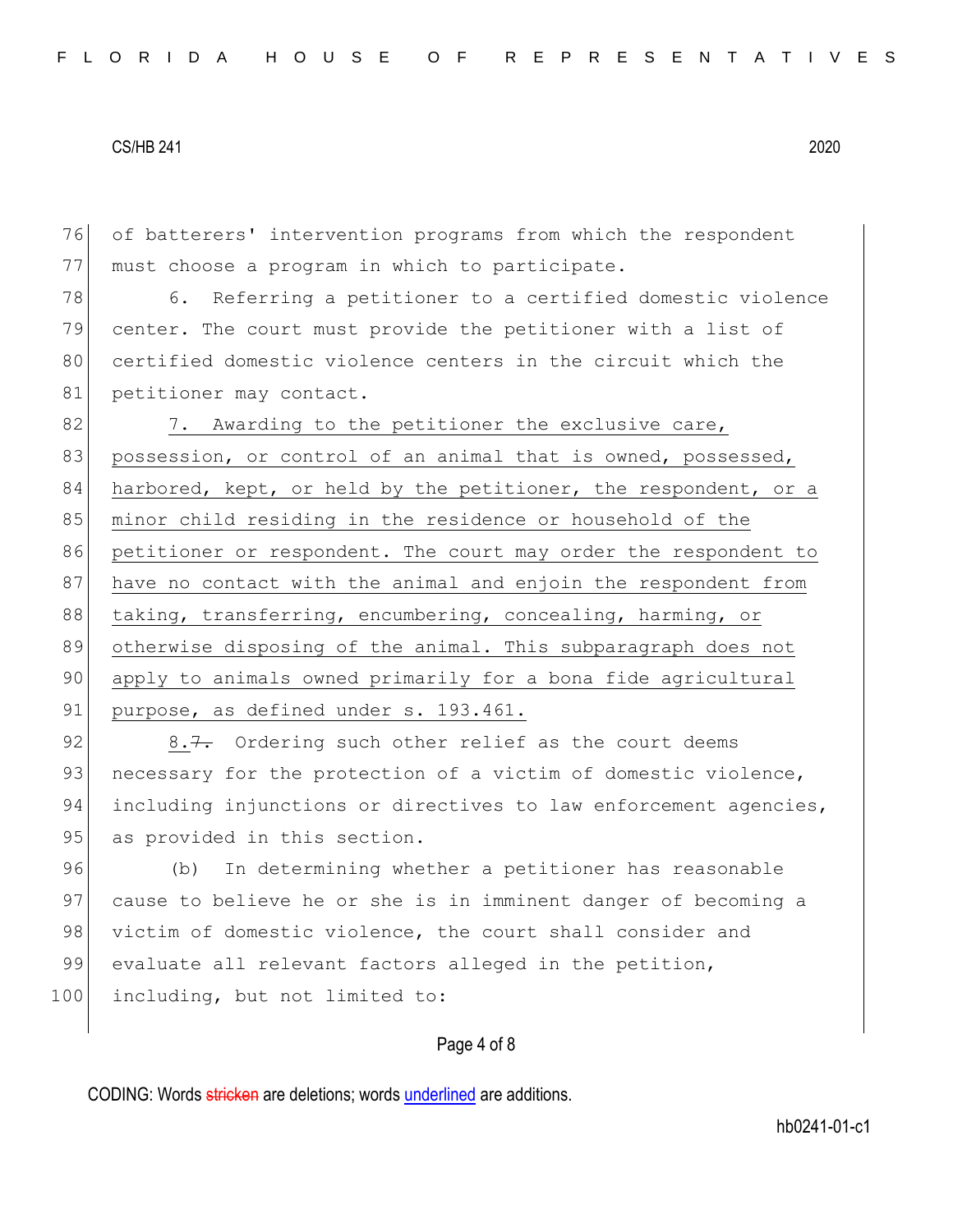101 1. The history between the petitioner and the respondent, 102 including threats, harassment, stalking, and physical abuse. 103 2. Whether the respondent has attempted to harm the 104 petitioner or family members or individuals closely associated 105 with the petitioner. 106 3. Whether the respondent has threatened to conceal, 107 kidnap, or harm the petitioner's child or children. 108 4. Whether the respondent has intentionally injured or 109 killed a family pet. 110 5. Whether the respondent has used, or has threatened to 111 use, against the petitioner any weapons such as guns or knives. 112 6. Whether the respondent has physically restrained the 113 petitioner from leaving the home or calling law enforcement. 114 7. Whether the respondent has a criminal history involving 115 violence or the threat of violence. 116 8. The existence of a verifiable order of protection 117 issued previously or from another jurisdiction. 118 9. Whether the respondent has destroyed personal property, 119 including, but not limited to, telephones or other 120 communications equipment, clothing, or other items belonging to 121 the petitioner. 122 10. Whether the respondent engaged in any other behavior 123 or conduct that leads the petitioner to have reasonable cause to 124 believe that he or she is in imminent danger of becoming a 125 victim of domestic violence.

# Page 5 of 8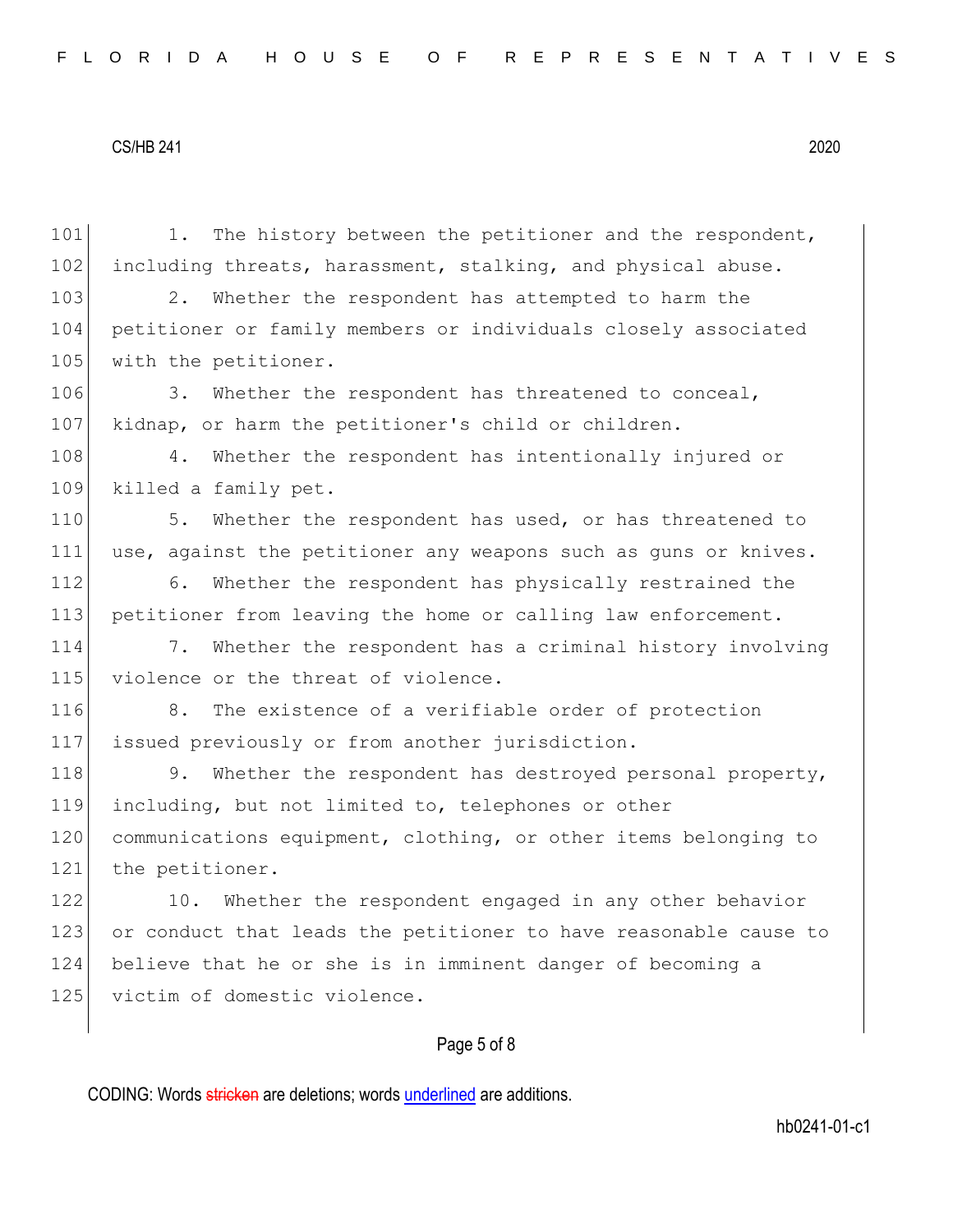126 127 In making its determination under this paragraph, the court is 128 not limited to those factors enumerated in subparagraphs 1.-10. 129 (c) The terms of an injunction restraining the respondent 130 under subparagraph (a)1. or ordering other relief for the 131 protection of the victim under subparagraph (a)8.  $\left\{\alpha\right\}$ . shall 132 remain in effect until modified or dissolved. Either party may 133 move at any time to modify or dissolve the injunction. No 134 specific allegations are required. Such relief may be granted in 135 addition to other civil or criminal remedies. 136 (d) A temporary or final judgment on injunction for 137 protection against domestic violence entered under pursuant to 138 this section shall, on its face, indicate that: 139 1. The injunction is valid and enforceable in all counties 140 of the State of Florida. 141 2. Law enforcement officers may use their arrest powers 142 under pursuant to s. 901.15(6) to enforce the terms of the 143 injunction. 144 3. The court had jurisdiction over the parties and matter 145 under the laws of Florida and that reasonable notice and 146 opportunity to be heard was given to the person against whom the 147 order is sought sufficient to protect that person's right to due 148 process. 149 4. The date respondent was served with the temporary or 150 final order, if obtainable.

# Page 6 of 8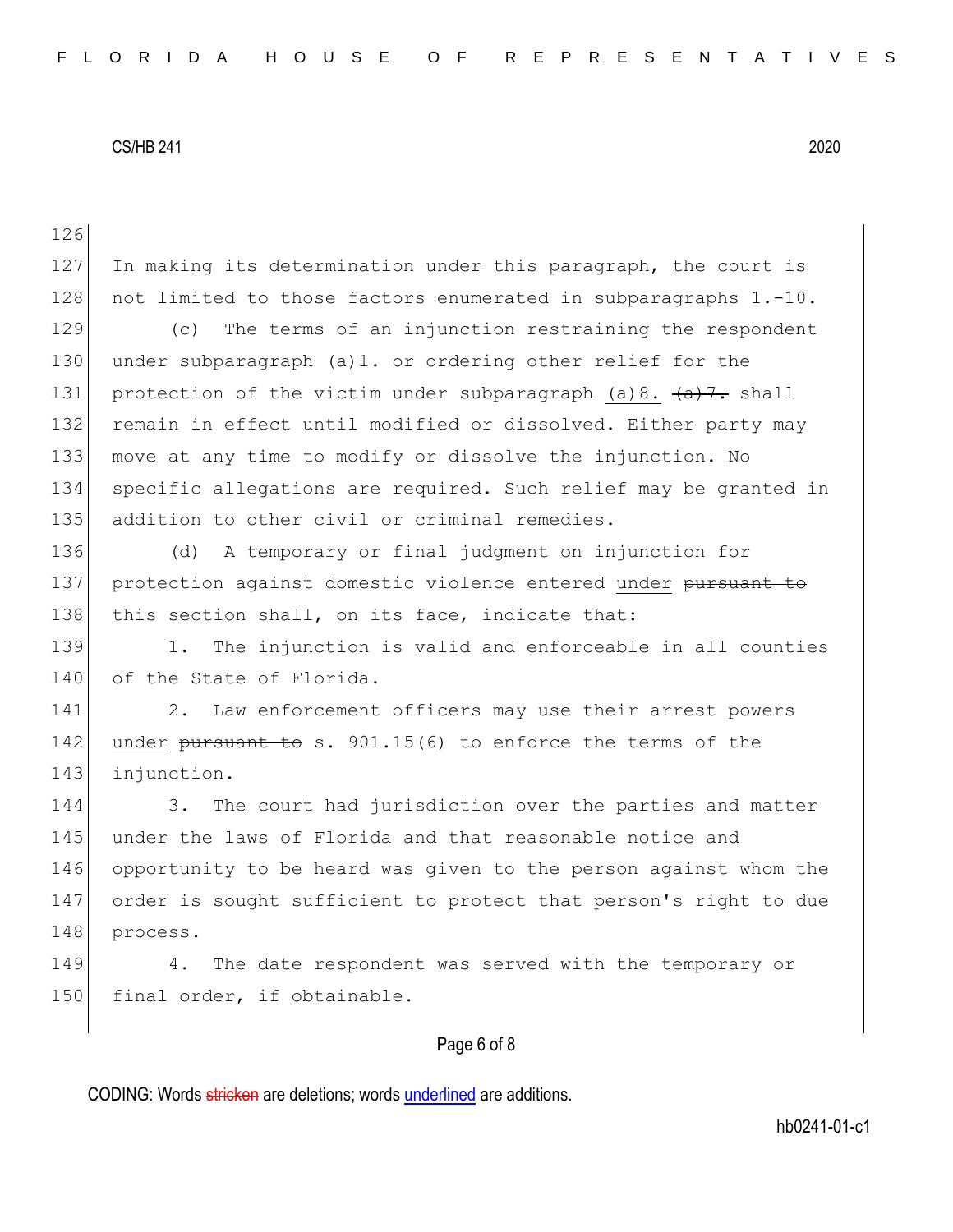| An injunction for protection against domestic violence<br>(e)    |
|------------------------------------------------------------------|
| entered under pursuant to this section, on its face, may order   |
| that the respondent attend a batterers' intervention program as  |
| a condition of the injunction. Unless the court makes written    |
| factual findings in its judgment or order which are based on     |
| substantial evidence, stating why batterers' intervention        |
| programs would be inappropriate, the court shall order the       |
| respondent to attend a batterers' intervention program if:       |
| It finds that the respondent willfully violated the ex<br>1.     |
| parte injunction;                                                |
| The respondent, in this state or any other state, has<br>2.      |
| been convicted of, had adjudication withheld on, or pled nolo    |
| contendere to a crime involving violence or a threat of          |
| violence; or                                                     |
| The respondent, in this state or any other state, has<br>3.      |
| had at any time a prior injunction for protection entered        |
| against the respondent after a hearing with notice.              |
| The fact that a separate order of protection is<br>(f)           |
| granted to each opposing party is shall not be legally           |
| sufficient to deny any remedy to either party or to prove that   |
| the parties are equally at fault or equally endangered.          |
| A final judgment on injunction for protection against<br>(q)     |
| domestic violence entered under pursuant to this section must,   |
| on its face, indicate that it is a violation of s. 790.233, and  |
| a first degree misdemeanor, for the respondent to have in his or |
|                                                                  |
|                                                                  |